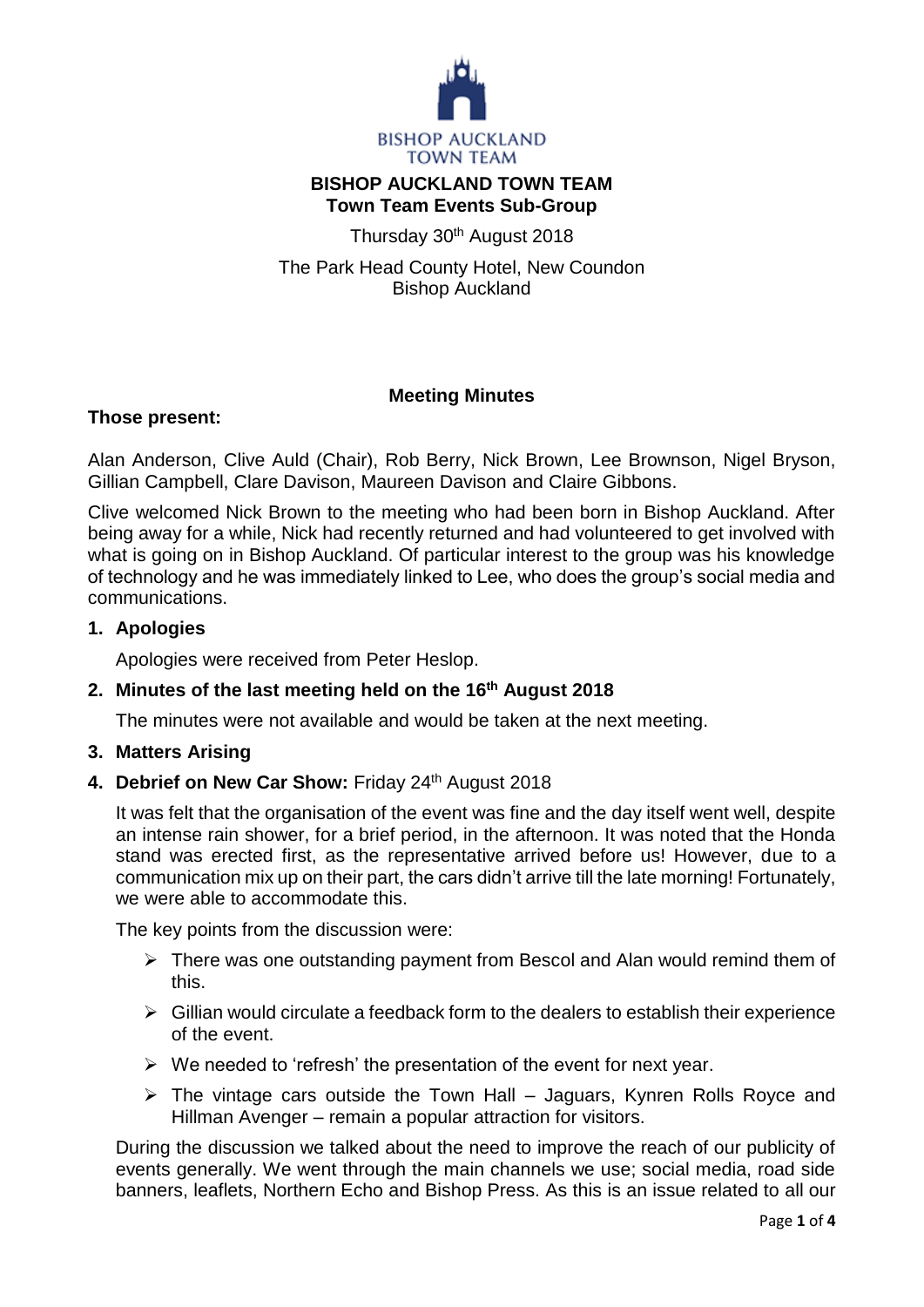events, it was agreed that we would hold a meeting during November to specifically review our promotional approach to events. This included Claire's suggestion that we have a digital advertising board at key locations. Claire agreed to look at the costs.

The proposed 1940s date for next year  $-8<sup>th</sup>$  June 2019 – was two days after the 75<sup>th</sup> Anniversary of D-Day. It was suggested we use our contacts to see if this would affect our day, as many re-enactors may go to France for this anniversary.

### **5. Debrief on the Summertime Activities** – Saturday 25<sup>th</sup> August 2018

This was the final of the 4 Summer Saturday Live events that were held in the afternoon to try and attract Kynren visitors – and other people. While the acts had been good – and some exceptional – the audiences were low. The highest number was about 25 but individuals didn't remain for too long. There were periods where the Town Team and Bishop FM were the audience.

The main points discussed were:

- $\triangleright$  Alan confirmed that the Bishop Press had been paid for the advert that had been placed in an edition promoting the Summertime Saturdays Live.
- $\triangleright$  Kynren originally volunteered to help publicise the events on their website and on the ticket information. This didn't happen.
- $\triangleright$  Visitors to Kynren did come into the main car parks but this was from about 5.00pm onwards. They tended not to go to the Market Place but straight to Kynren.
- $\triangleright$  It was noted that Kynren had been promoting their own food site and the new site attractions such as the blacksmith forge, animal enclosure's and revamped shop.
- $\triangleright$  While one event closed early due to rain, the weather was good overall for the events.
- $\triangleright$  It was thought that we would not run them next year but consider it for 2020, when all the attractions in the Market Place are open. The footfall may then make the events successful.
- $\triangleright$  If we do hold such events when Kynren is on in the future, we need to consider the volunteer numbers. Both Nigel and Rob had to leave early for the show and it left fewer people to close down the site.
- $\triangleright$  We needed to report back to the Town Council about the 1940s event and Summer Saturdays Live. It was agreed that Nigel and Clive should use the two events report to request funds that would support our annual events programme. For this the Town Council would be promoted throughout the year as a supporter of the events.

### **6. Bishop Celebrates Together** – 29<sup>th</sup> September 2018

Following initial discussions at the previous meetings and the site visit to the Market Place on the 23rd August, both the Safety Advisory Group Form and the Temporary Road Closure forms had been submitted to Durham County Council.

An update on the progress made included the following:

 $\triangleright$  Nigel had received a quote from Premier road traffic management company that was below £400.00. Unless there was a better quote by the close of play on Friday 31<sup>st</sup> August, we should accept this one. [The cost of the 2017 Christmas light switch on was £576.00] Auckland Projects had agreed to pay 50% of the road closure cost, so we should look for a sponsor for the rest.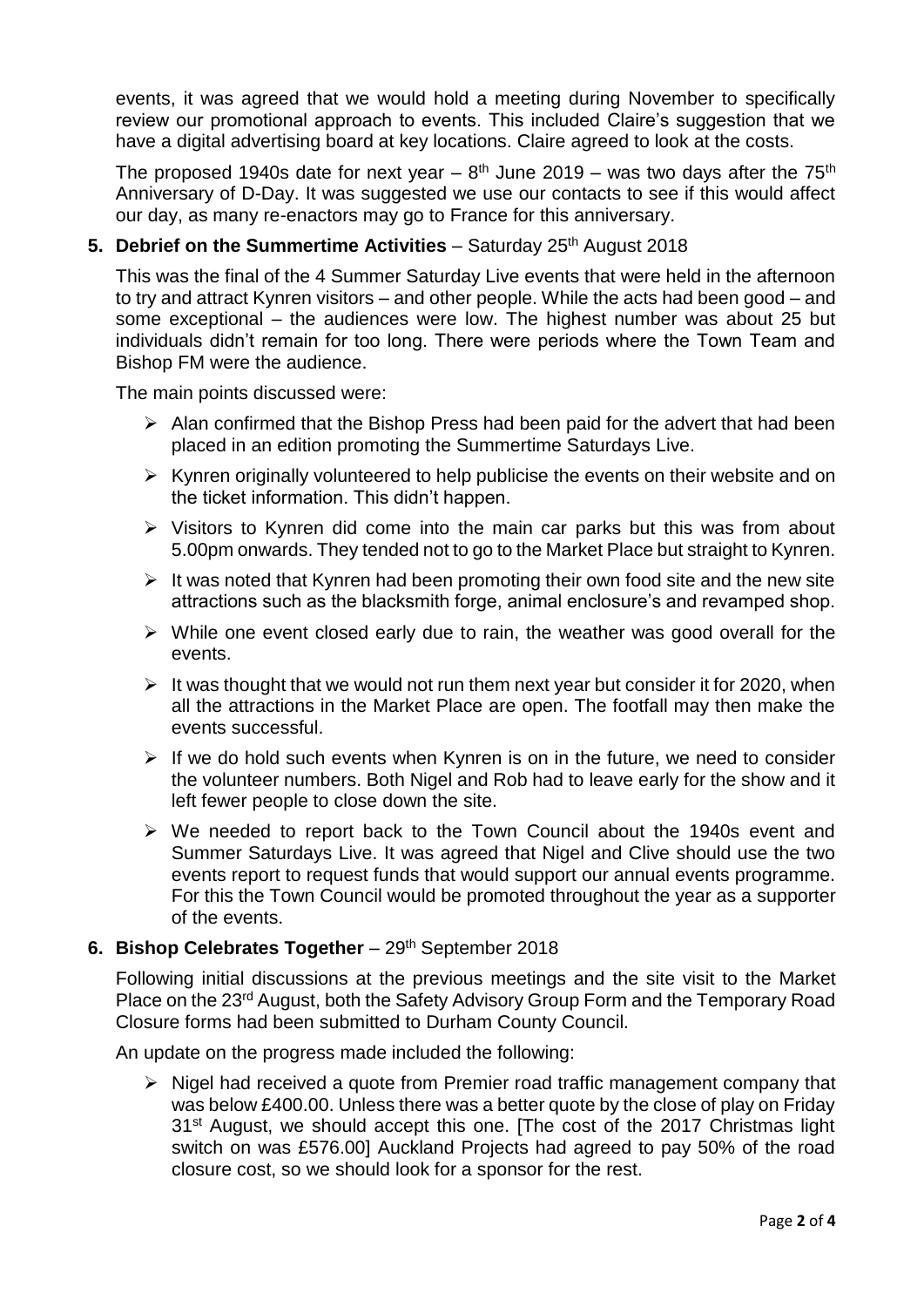- $\triangleright$  Nigel had been in direct contact with the department dealing with road closures and they seemed content with what we were proposing.
- $\triangleright$  Next week we need to formalise the communications with those affected by the event in the Market Place, including a letter drop.
- $\triangleright$  The SAG form is linked to different departments and we will be requested for further information and Nigel will be co-ordinating this. It would include licensing for alcohol and entertainment.
- $\triangleright$  Information regarding stall holders was requested by Durham County Council. Rob and Nigel would contact the food and drink stall holders for the information.
- $\triangleright$  The stage had been booked and it was agreed that Lee would send Nigel the contact details so that he could contact them directly about the Council requirements.
- $\triangleright$  It was confirmed that St John's Ambulance would be hired to provide First Aid. They would have their own stall.
- $\triangleright$  Lee circulated an excellent draft of the leaflet he had been preparing and identified the remaining amendments that needed to be made. It incorporated a map designed by local artist Eric Thompson and would include advertising for specific businesses. It was agreed that Lee order 10,000 copies of the amended leaflet.
- $\triangleright$  Lee detailed the acts that would be providing entertainment on stage. Most are in place and Lee expects the programme to be agreed next week and, once completed, the leaflet print run would be confirmed.
- $\triangleright$  The Merry Monk had proposed that they could provide free glasses of Proscettco from a gazebo. However, it was thought we should not be encouraging the provision of free alcohol. It may be abused, children will be at the event and stallholders selling alcohol are paying to be there.
- $\triangleright$  We had offers of sponsorship for the stage, leaflets and the final position should be known by the time of our next meeting.
- $\triangleright$  The Town Ambassadors had been approached to provide stewards on the day.

At this stage, everything seemed in place and there were no other issues outstanding.

### **7. Any Other Business**

**Tanks:** Rob had been in touch with an organisation that hired out a Second World War tank in Middlesbrough. Unfortunately, it was not practical for them to put it on a low loader and get it to Bishop for a one-day event. It would cost £500.00 to hire.

Claire had seen a tank outside when going through Wolsingham and she was attending the show this weekend. She volunteered to ask the organisers if the tank could be exhibited elsewhere.

**Town Ambassador Quiz Night** – 10<sup>th</sup> September 2018: Nigel sold 11 tickets and he would be joining the Town Team Team, making 12 altogether. We may have to split our team on the night!

#### **8. Date of next meeting**

Thursday 13th September 2018 beginning at 5.15pm in the Park Head Hotel

31st August 2018